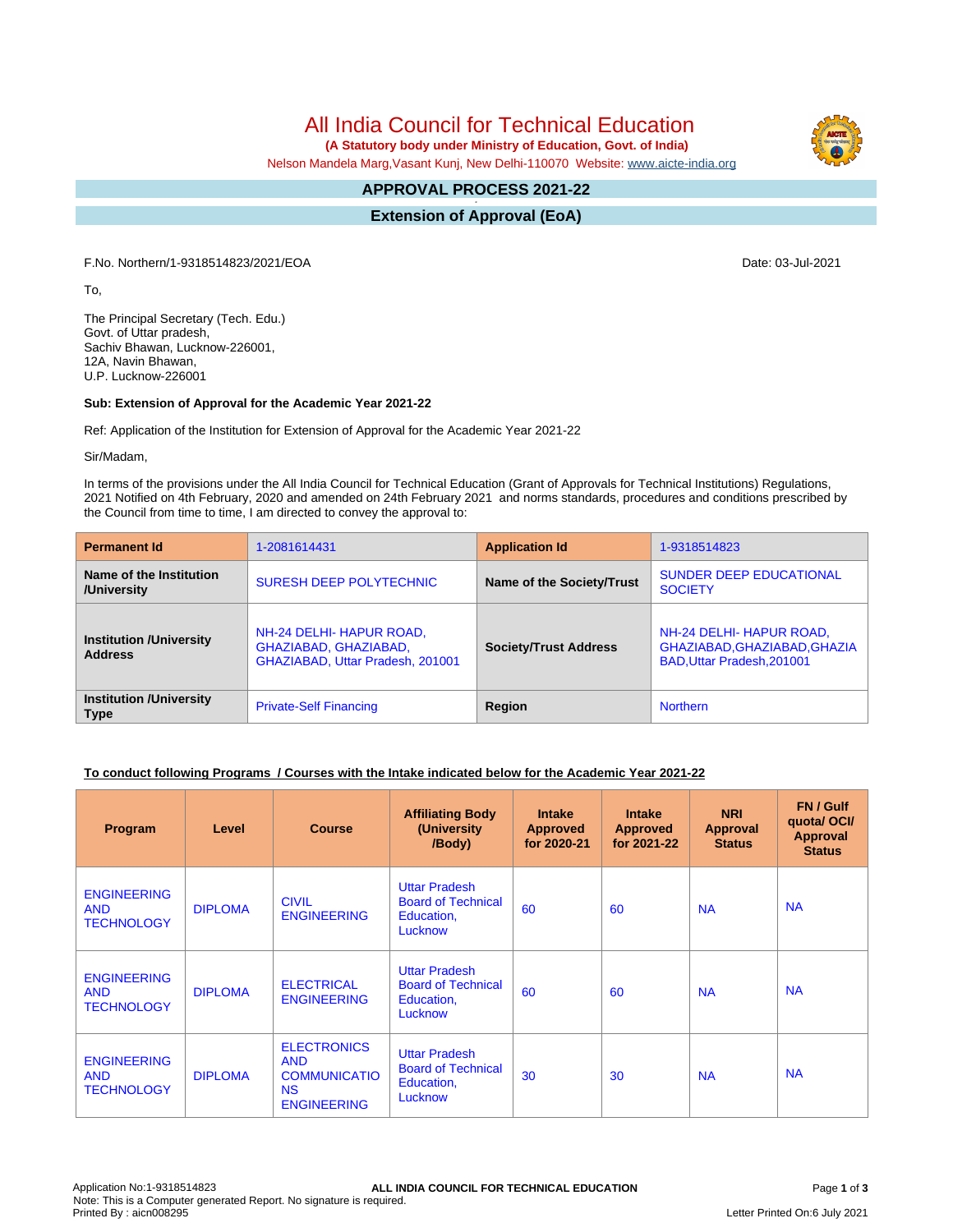| <b>ENGINEERING</b><br><b>AND</b><br><b>TECHNOLOGY</b> | <b>DIPLOMA</b> | <b>MECHANICAL</b><br><b>ENGINEERING</b>                       | <b>Uttar Pradesh</b><br><b>Board of Technical</b><br>Education,<br>Lucknow | 90 | 60 | <b>NA</b> | <b>NA</b> |
|-------------------------------------------------------|----------------|---------------------------------------------------------------|----------------------------------------------------------------------------|----|----|-----------|-----------|
| <b>ENGINEERING</b><br><b>AND</b><br><b>TECHNOLOGY</b> | <b>DIPLOMA</b> | <b>COMPUTER</b><br><b>SCIENCE &amp;</b><br><b>ENGINEERING</b> | <b>Uttar Pradesh</b><br><b>Board of Technical</b><br>Education,<br>Lucknow | 30 | 30 | <b>NA</b> | <b>NA</b> |
| <b>ENGINEERING</b><br><b>AND</b><br><b>TECHNOLOGY</b> | <b>DIPLOMA</b> | <b>MECHANICAL</b><br><b>ENGINEERING</b><br><b>AUTOMOBILE</b>  | <b>Uttar Pradesh</b><br><b>Board of Technical</b><br>Education,<br>Lucknow | 30 | 30 | <b>NA</b> | <b>NA</b> |

## Approved New Course(s)

#### **It is mandatory to comply with all the essential requirements as given in APH 2021-22 (Appendix 6)**

## **Important Instructions**

- 1. The State Government/ UT/ Directorate of Technical Education/ Directorate of Medical Education shall ensure that 10% of reservation for Economically Weaker Section (EWS) as per the reservation policy for admission, operational from the Academic year 2019-20 is implemented without affecting the reservation percentages of SC/ ST/ OBC/ General. However, this would not be applicable in the case of Minority Institutions referred to the Clause (1) of Article 30 of Constitution of India. Such Institution shall be permitted to increase in annual permitted strength over a maximum period of two years.
- 2. The Institution offering courses earlier in the Regular Shift, First Shift, Second Shift/Part Time now amalgamated as total intake shall have to fulfil all facilities such as Infrastructure, Faculty and other requirements as per the norms specified in the Approval Process Handbook 2021-22 for the Total Approved Intake. Further, the Institutions Deemed to be Universities/ Institutions having Accreditation/ Autonomy status shall have to maintain the Faculty: Student ratio as specified in the Approval Process Handbook.
- 3. Strict compliance of Anti-Ragging Regulation, Establishment of Committee for SC/ ST, Establishment of Internal Complaint Committee (ICC), Establishment of Online Grievance Redressal Mechanism, Barrier Free Built Environment for disabled and elderly persons, Fire and Safety Certificate should be maintained as per the provisions made in Approval Process Handbook and AICTE Regulation notified from time to time.
- 4. In case of any differences in content in this Computer generated Extension of Approval Letter, the content/information as approved by the Executive Council / General Council as available on the record of AICTE shall be final and binding.

**Prof.Rajive Kumar Member Secretary, AICTE**

Copy \*\* to:

- **1. The Director of Technical Education\*\*, Uttar Pradesh**
- **2. The Principal / Director,** SURESH DEEP POLYTECHNIC Nh-24 Delhi- Hapur Road, Ghaziabad, Ghaziabad,Ghaziabad, Uttar Pradesh,201001
- **3. The Secretary / Chairman,**